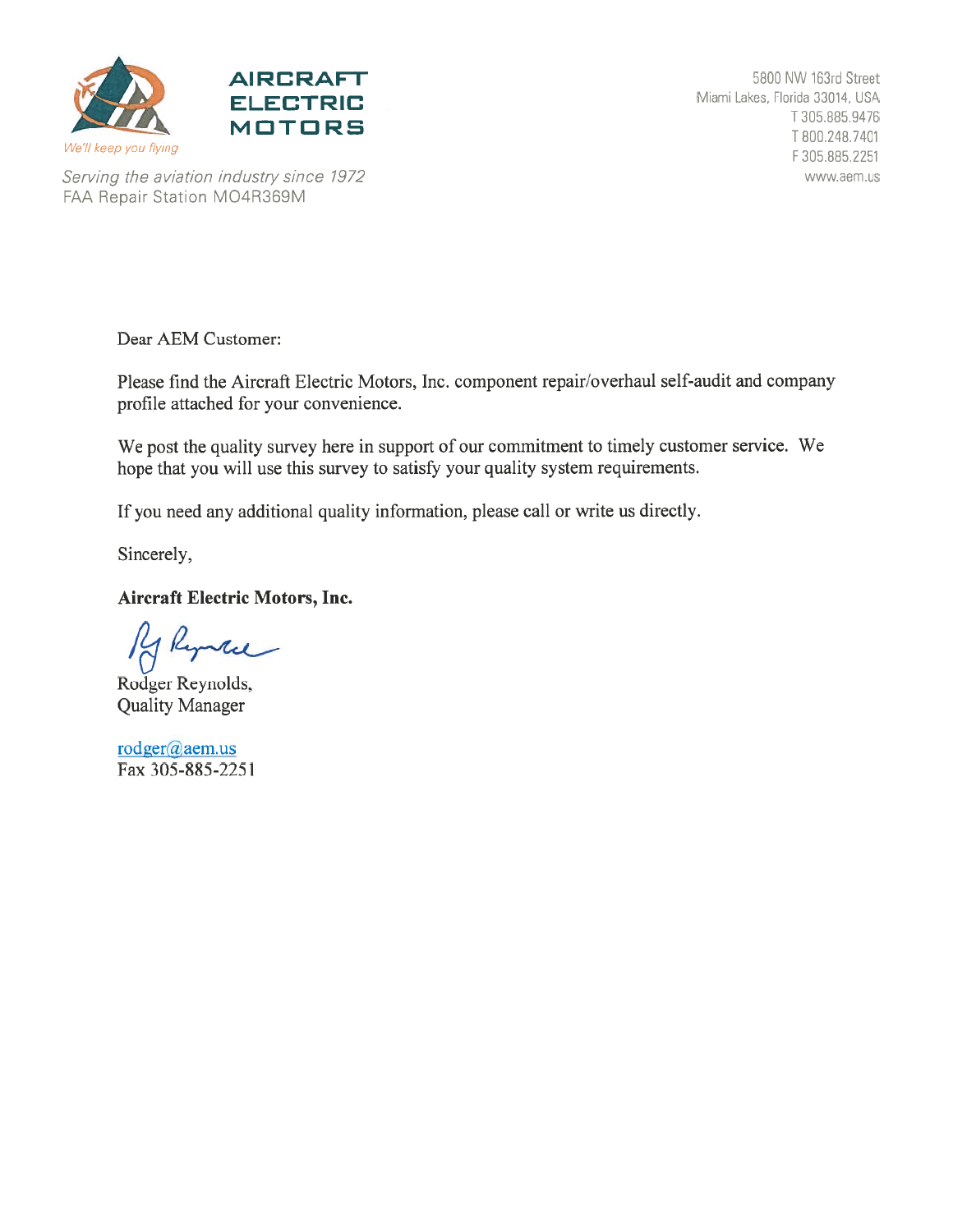### **Aircraft Electric Motors, Inc. Self Audit and Company Profile**

### **Component Repair/Overhaul Vendor**

### **Audit Checklist**

Vendor Name: Aircraft Electric Motors, Inc.

FAA Certificate #: MO4R369M EASA Certificate #: EASA.145.4098

Drug/Alcohol Plan #: E-EA-00111-U

Address: 5800 NW 163 Street

City: Miami Lakes State: Florida

Country: USA Zip Code: 33014

#### **Personnel Contact:**

Accountable Manager: Stephen J. Clot Email:

Quality Manager: Rodger J. Reynolds Email: rodger@aem.us

Vice-President Sales: Lester R. Johnson Email: les @aem.us

Phone: 305-885-9476 Fax: 305-885-2251

Website: www.aem.us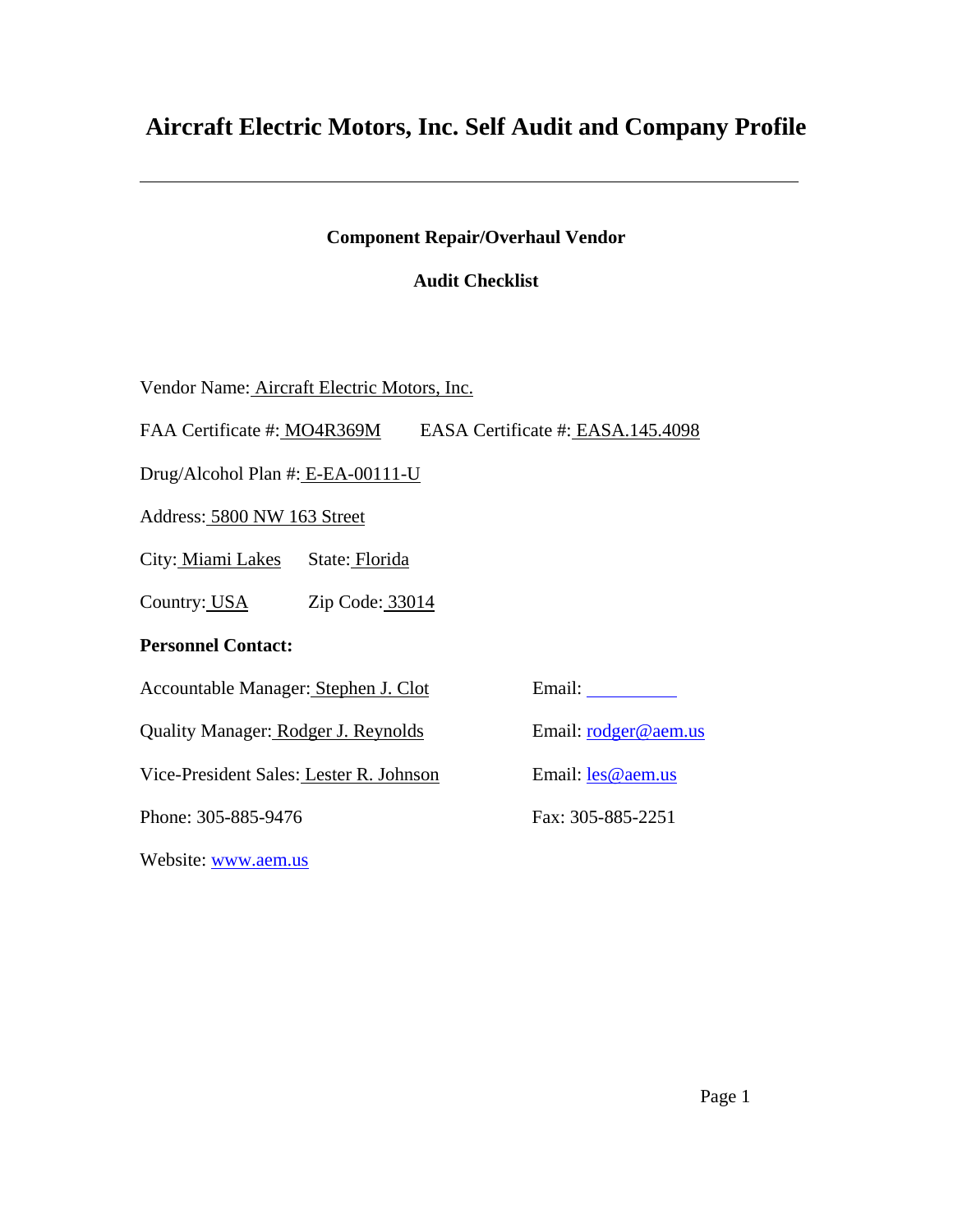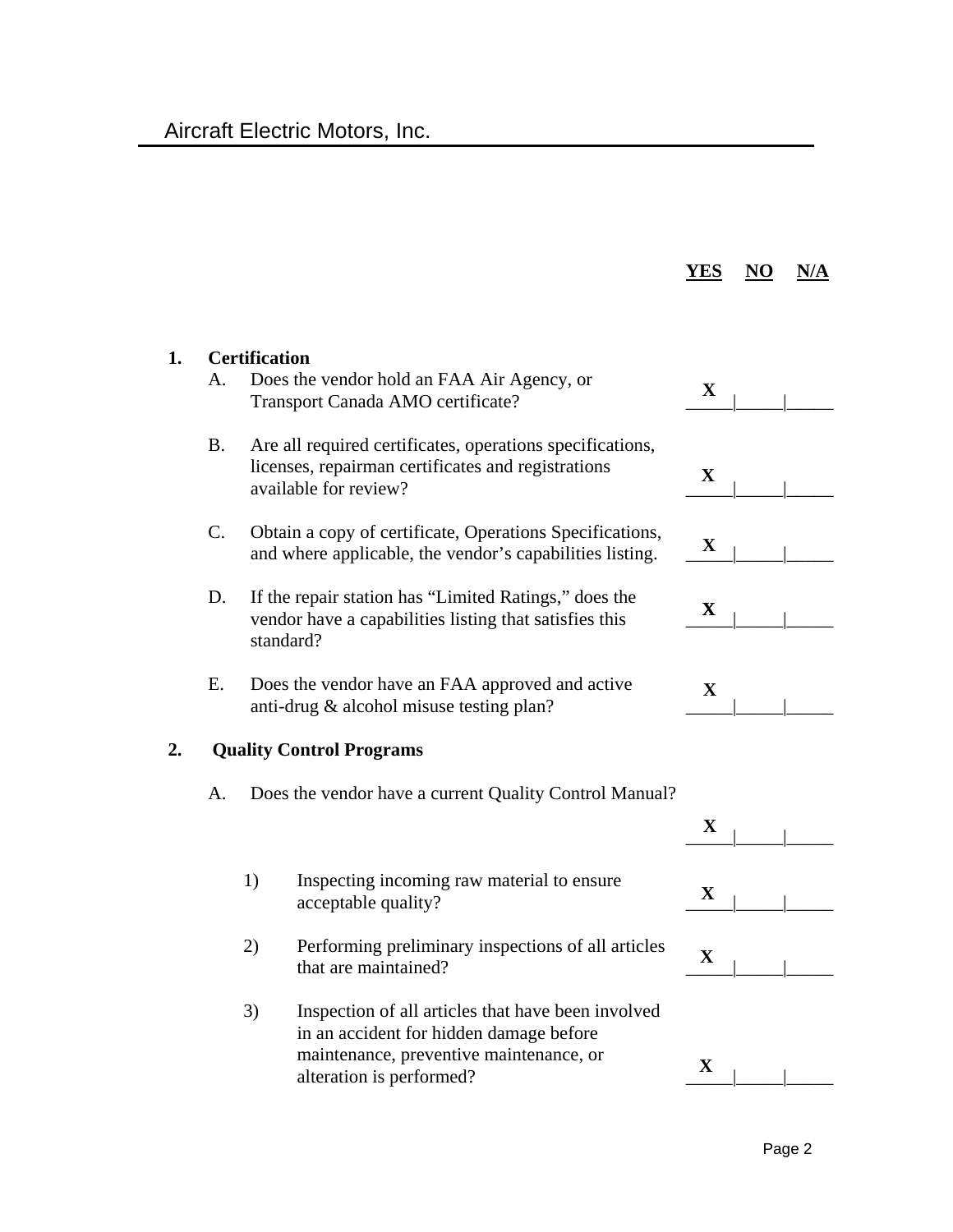|           |     |                                                                                                                                                | <b>YES</b>  | NO | N/A |
|-----------|-----|------------------------------------------------------------------------------------------------------------------------------------------------|-------------|----|-----|
|           | 4)  | Establishing and maintaining proficiency of<br>inspection personnel?                                                                           | $\mathbf X$ |    |     |
|           | 5)  | Establishing and maintaining current technical<br>data for maintaining articles?                                                               | $\mathbf X$ |    |     |
|           | 6)  | Qualifying and surveying non-certificated<br>persons who perform maintenance, preventive<br>maintenance, or alterations for the repair station | $\mathbf X$ |    |     |
|           | 7)  | Performing final inspection and return-to-service<br>of maintained articles?                                                                   | $\mathbf X$ |    |     |
|           | 8)  | Calibrating measuring and test equipment used to<br>maintain articles, including the intervals at which<br>the equipment will be calibrated?   | $\mathbf X$ |    |     |
|           | 9)  | Taking corrective action on discrepancies?                                                                                                     | $\mathbf X$ |    |     |
|           | 10) | References, where applicable, to manufacturer's<br>inspection standards?                                                                       | $\mathbf X$ |    |     |
|           | 11) | Samples of and instructions for completing<br>maintenance and inspection forms, or reference<br>to a separate forms manual?                    | $\mathbf X$ |    |     |
|           | 12) | Procedures for revising the Quality Control<br>Manual?                                                                                         | $\mathbf X$ |    |     |
| <b>B.</b> |     | Does the vendor's program include procedures for<br>controlling shelf life and scrapped parts?                                                 | $\mathbf X$ |    |     |
| C.        |     | Does the vendor have a current Repair Station Manual<br>that contains the following:                                                           | $\mathbf X$ |    |     |
|           | 1)  | An organizational chart identifying:                                                                                                           |             |    |     |
|           |     | a) Each management position with authority to<br>act on behalf of the repair station?                                                          | $\mathbf X$ |    |     |
|           |     | b) The area of responsibility assigned to each<br>management position?                                                                         | $\mathbf X$ |    |     |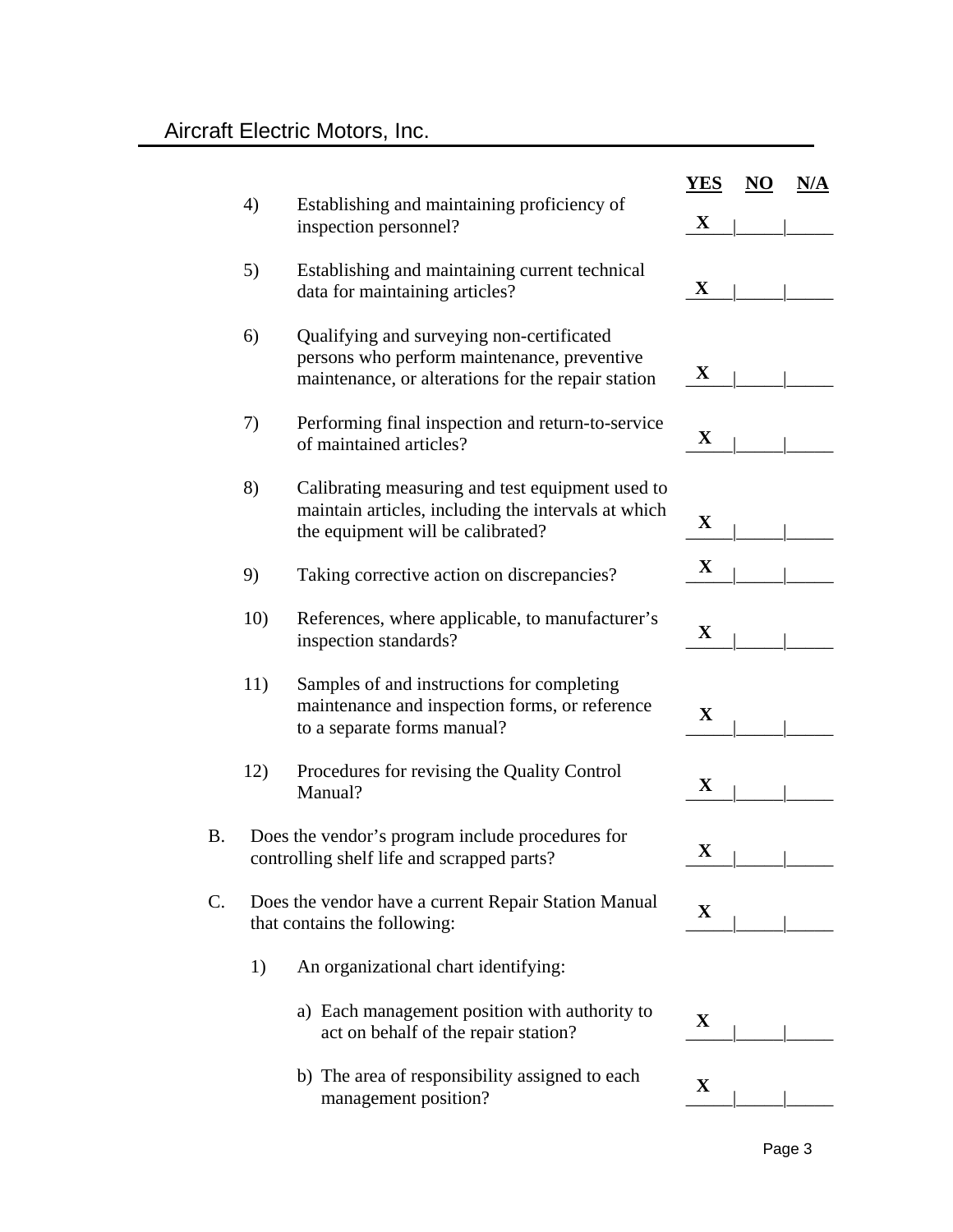|    |           |                                                                                                     | <b>YES</b>  | NO | N/A |
|----|-----------|-----------------------------------------------------------------------------------------------------|-------------|----|-----|
|    |           | c) Duties, responsibilities, and authority of each<br>management position?                          | $\mathbf X$ |    |     |
|    | 2)        | Procedures for maintaining the roster?                                                              | X           |    |     |
|    | 3)        | A description of the vendor's operations,<br>equipment, and facility, including procedures for:     | X           |    |     |
|    |           | a) Revising the capabilities list and notifying the<br>applicable airworthiness authority?          | $\mathbf X$ |    |     |
|    |           | b) Self evaluation for revising the capabilities<br>list?                                           | X           |    |     |
|    | 4)        | Procedures for revising the training program?<br>(Effective April 6, 2006)                          | $\mathbf X$ |    |     |
|    | 5)        | Procedures to govern work performed at another<br>location?                                         | X           |    |     |
|    | 6)        | Procedures for maintenance, preventive<br>maintenance or alterations performed?                     | X           |    |     |
|    | 7)        | Procedures for maintaining and revising contract<br>maintenance information, and notifying the FAA? | $\mathbf X$ |    |     |
|    | 8)        | A description of the record-keeping system?                                                         | $\mathbf X$ |    |     |
|    | 9)        | Procedures for revising the repair station's<br>manual, and notifying the FAA?                      | $\mathbf X$ |    |     |
|    | 10)       | A description of the system used to identify and<br>control sections of the Repair Station Manual?  | $\mathbf X$ |    |     |
| D. |           | Is the Repair Station Manual current and available to<br>employees?                                 | X           |    |     |
| Ε. | function? | Does the vendor have an internal audit and surveillance                                             | X           |    |     |
| F. |           | Does the internal audit function ensure compliance with<br>customer specifications?                 | $\mathbf X$ |    |     |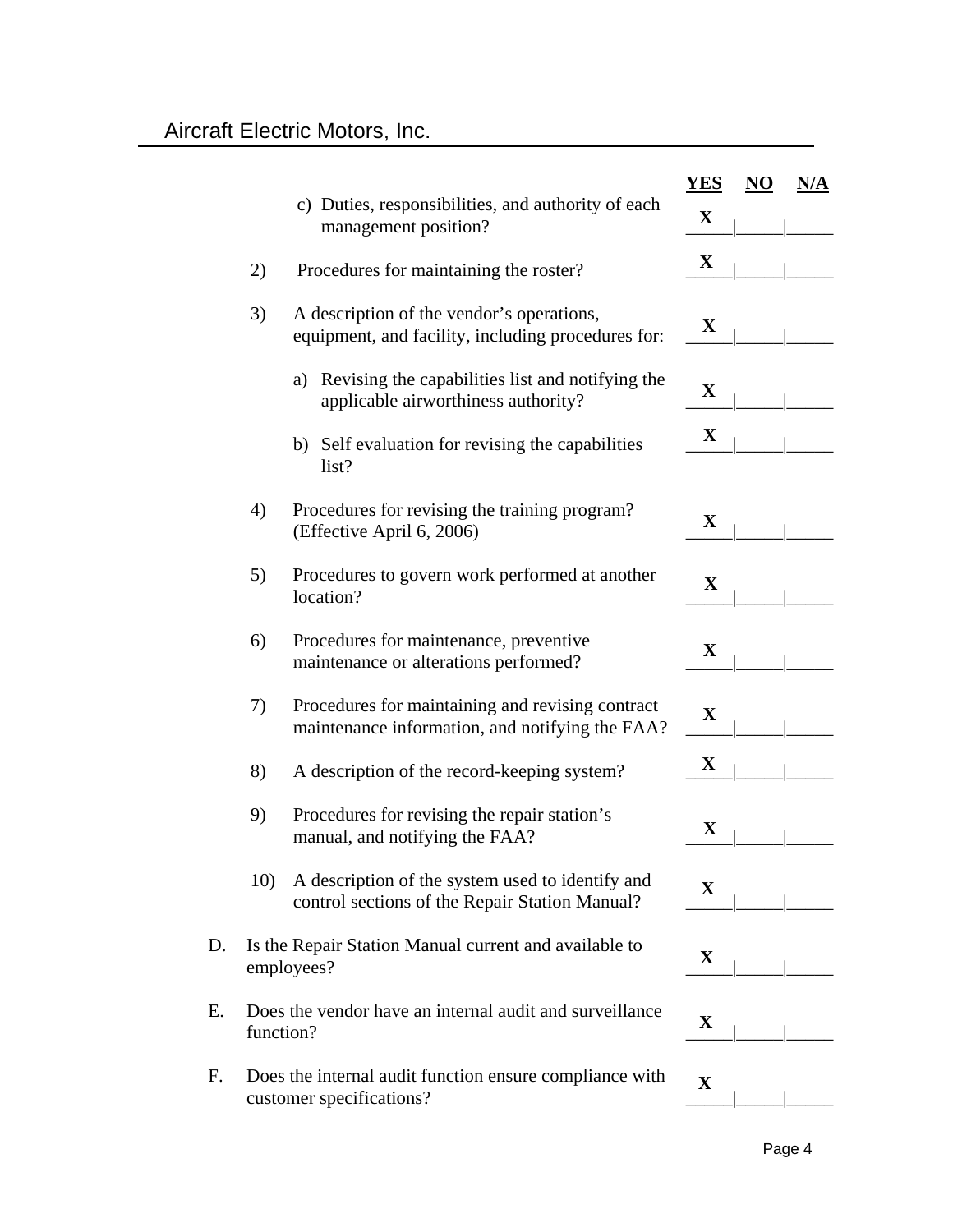|    |    |                                                                                                                                                                         | <b>YES</b>  | NO | N/A         |
|----|----|-------------------------------------------------------------------------------------------------------------------------------------------------------------------------|-------------|----|-------------|
|    | G. | Does the internal audit program assure appropriate<br>corrective action?                                                                                                | $\mathbf X$ |    |             |
|    | Η. | Does the vendor maintain a file of audit findings?                                                                                                                      |             |    |             |
|    |    |                                                                                                                                                                         | $\mathbf X$ |    |             |
|    | Ι. | Does the vendor maintain a list of sub-contracted<br>maintenance functions and agencies including the type<br>of certificate and rating, if any, held by each facility? | $\mathbf X$ |    |             |
|    | J. | Does the vendor ensure that sub-contractor quality<br>meets customer specifications and legal requirements?                                                             | $\mathbf X$ |    |             |
|    | K. | Does the vendor maintain certification on sub-<br>contractor work?                                                                                                      | $\mathbf X$ |    |             |
|    | L. | Does the vendor have a contract allowing FAA to<br>inspect non-certificated subcontractors                                                                              |             |    | $\mathbf X$ |
|    | M. | Does the vendor have a procedure for reporting defects<br>or unairworthy conditions to the customer and the<br>FAA?                                                     | X           |    |             |
| 3. |    | <b>Inspection Programs</b>                                                                                                                                              |             |    |             |
|    | А. | Does the vendor perform any required inspections (RII)<br>for any customer?                                                                                             |             |    | $\mathbf X$ |
|    | Β. | Are RII inspectors properly trained and certified?                                                                                                                      |             |    | $\mathbf X$ |
|    | C. | Is there proper separation of maintenance and<br>inspection responsibilities for vendors that perform<br>required inspections?                                          | $\mathbf X$ |    |             |
|    | D. | Does the vendor have an acceptable receiving<br>inspection system?                                                                                                      | $\mathbf X$ |    |             |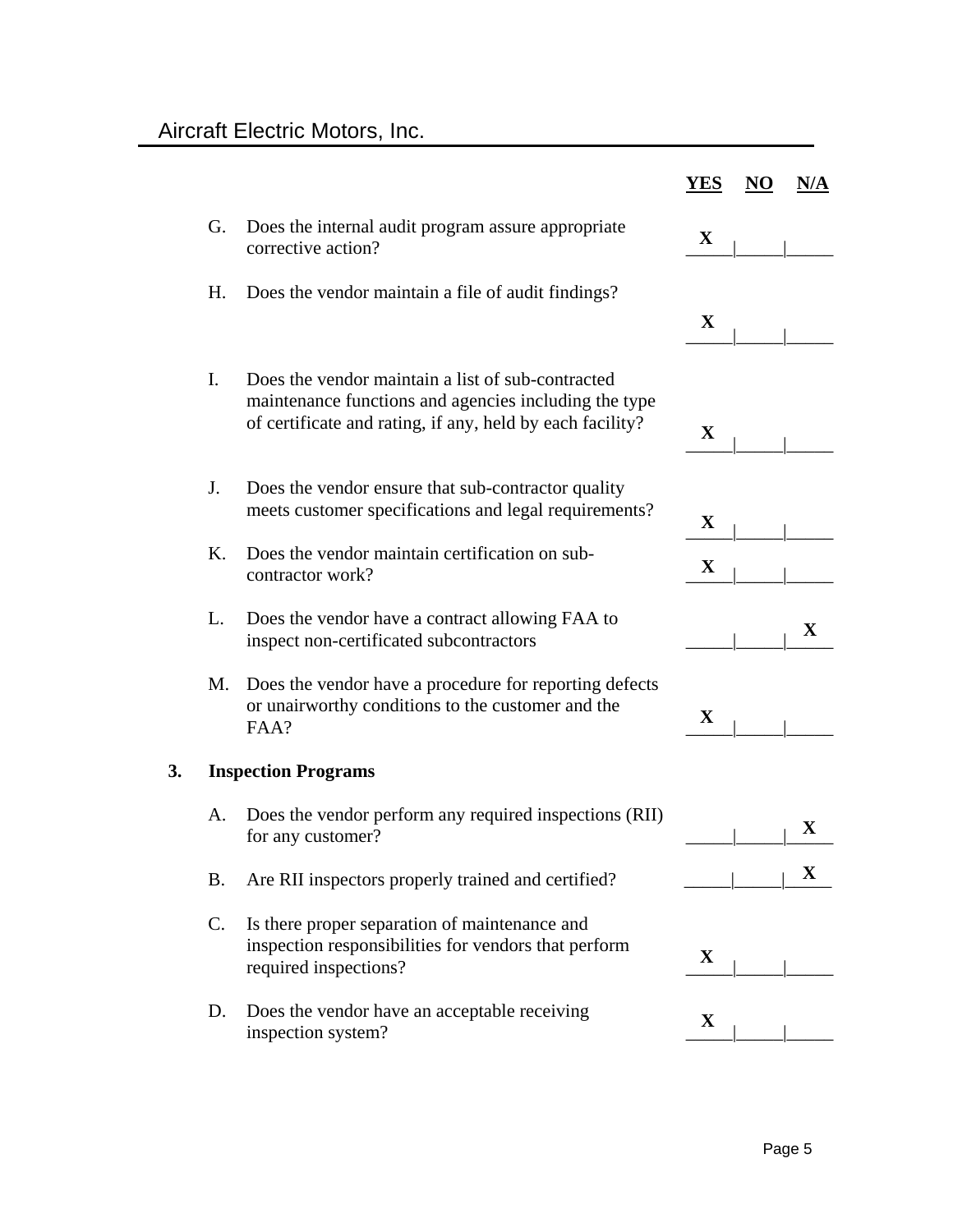|    | Ε. | Does the vendor have an acceptable system for                                                                | <b>YES</b>  | NO | N/A |
|----|----|--------------------------------------------------------------------------------------------------------------|-------------|----|-----|
|    |    | controlling stamps, for both inspection and production<br>personnel?                                         | X           |    |     |
|    | F. | Are acceptable sampling procedures adequate to ensure<br>quality?                                            | $\mathbf X$ |    |     |
| 4. |    | <b>Personnel</b>                                                                                             |             |    |     |
|    | А. | Has the vendor designated an employee as the<br>"Accountable Manager"?                                       | X           |    |     |
|    | Β. | Does the repair station roster identify all management,<br>supervisory and inspection personnel?             | $\mathbf X$ |    |     |
|    | C. | Does the roster identify all personnel authorized for<br>return-to-service?                                  | X           |    |     |
|    | D. | Does the repair station have an employment summary<br>for all personnel listed on the repair station roster? | X           |    |     |
|    | Е. | Do the vendor's supervisory personnel satisfy the<br>requirements of this standard?                          | X           |    |     |
|    | F. | Do the vendor's inspection personnel satisfy the<br>requirements of this standard?                           | $\mathbf X$ |    |     |
|    | G. | Do the vendor's return-to-service personnel satisfy the<br>requirements of this standard?                    | $\mathbf X$ |    |     |
|    | Н. | Are specific individuals, by title, responsible for the<br>following programs?                               |             |    |     |
|    |    | <b>Technical Data?</b><br>1)                                                                                 | $\mathbf X$ |    |     |
|    |    | Shelf life?<br>2)                                                                                            | $\mathbf X$ |    |     |
|    |    | 3)<br>Calibrated tooling?                                                                                    | $\mathbf X$ |    |     |
|    |    | 4)<br>Scrap parts?                                                                                           | $\mathbf X$ |    |     |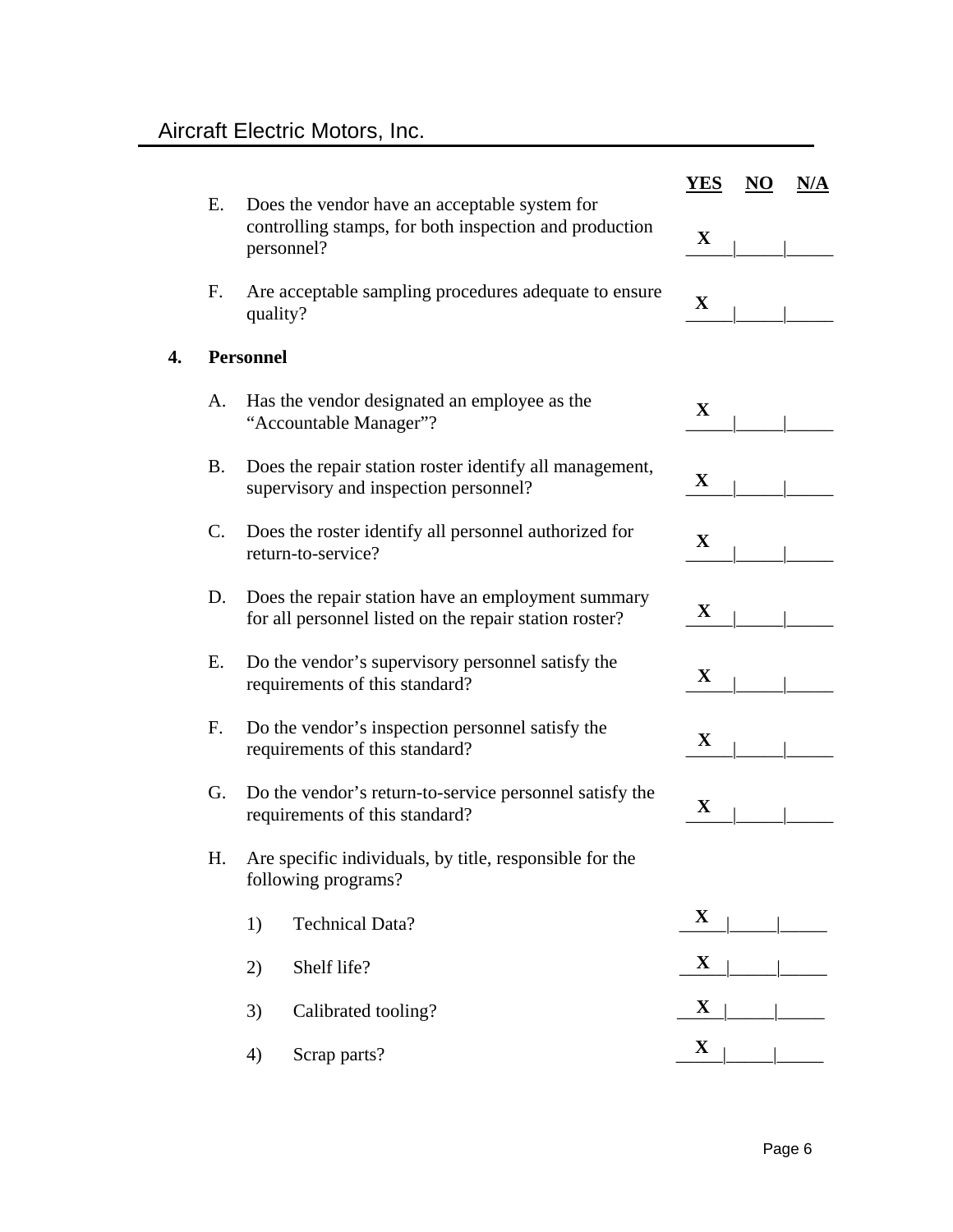|    |    |                                                                                                                                                                    | <b>YES</b>  | NO | N/A |
|----|----|--------------------------------------------------------------------------------------------------------------------------------------------------------------------|-------------|----|-----|
|    | I. | Is there a back-up person identified by title for all<br>programs requiring one?                                                                                   | $\mathbf X$ |    |     |
| 5. |    | <b>Technical Data Program</b>                                                                                                                                      |             |    |     |
|    |    | <b>Note:</b> "Manuals" in this context includes any technical<br>data, i.e., drawings, wiring diagrams, test specs.,<br>necessary to perform the required service. |             |    |     |
|    | A. | Does the vendor have the required shop manuals and<br>specifications to perform the repair/overhaul in<br>accordance with customer specifications?                 | X           |    |     |
|    | Β. | Are there established approved procedures controlling<br>revisions in manuals deviating from OEM<br>specifications? (e.g., EO or EA)                               | $\mathbf X$ |    |     |
|    | C. | Does the vendor have a documented system to ensure<br>technical data is current?                                                                                   | $\mathbf X$ |    |     |
|    | D. | Does the vendor have records of manual revisions?                                                                                                                  | $\mathbf X$ |    |     |
|    | Ε. | Are manual revisions up to date?                                                                                                                                   | X           |    |     |
|    | F. | Is the technical data properly identified and available to<br>mechanics?                                                                                           | $\mathbf X$ |    |     |
|    | G. | Does the vendor have a system to control working<br>copies of manuals to ensure they are revised with the<br>masters?                                              | $\mathbf X$ |    |     |
|    | Η. | Is technical data stored in a manner that will protect it<br>from dirt and damage?                                                                                 | X           |    |     |
|    | I. | Are adequate viewing devices in good condition and<br>available for viewing the technical data?                                                                    | X           |    |     |
|    | J. | If the vendor has SFAR 36 authority, does it have a<br>system for receiving customer approval prior to use of<br>the data?                                         |             |    | X   |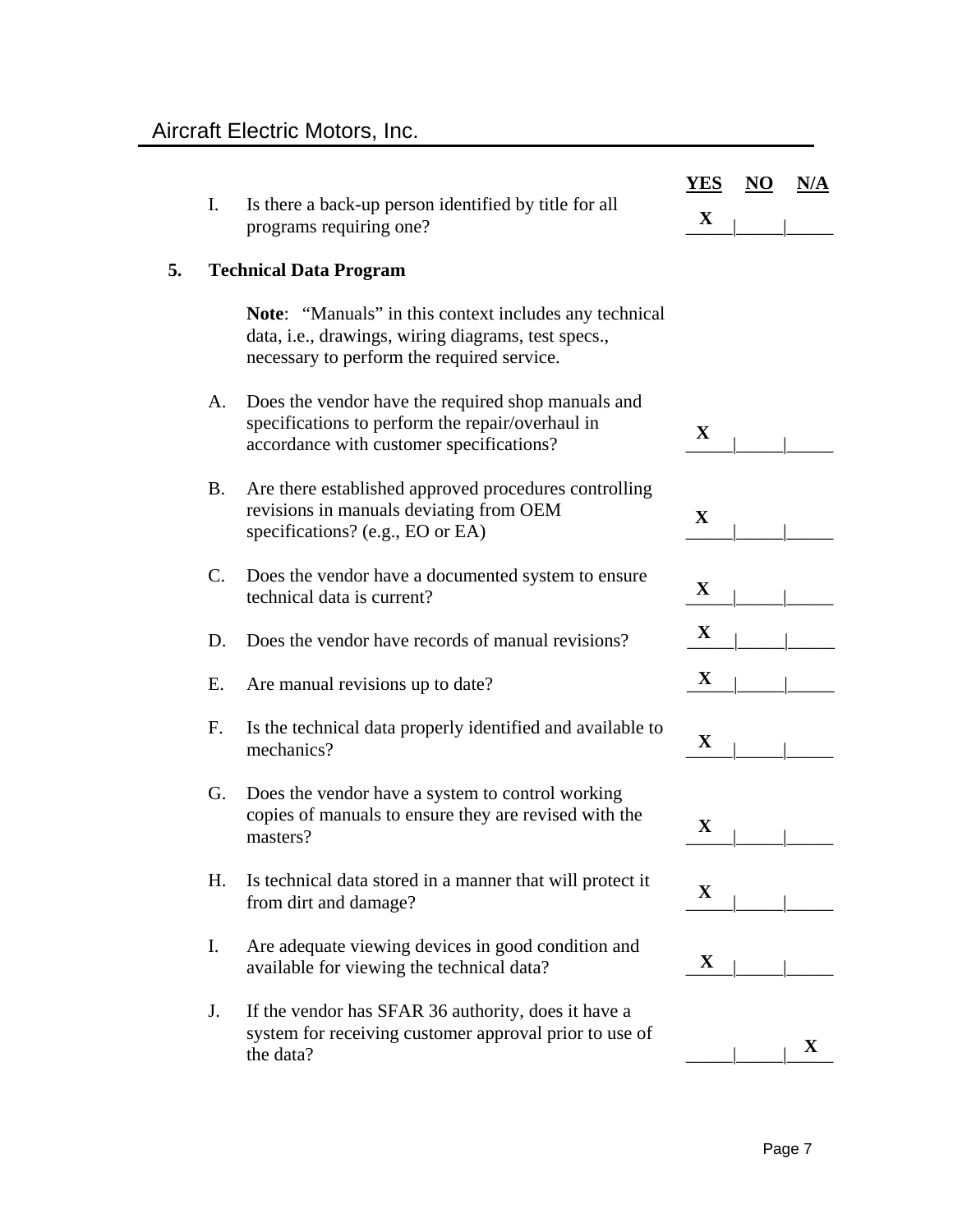|    | Κ.             | Does the vendor have an approved SFAR-36 manual                                                                                                                     | <b>YES</b>  | N <sub>O</sub> | N/A         |
|----|----------------|---------------------------------------------------------------------------------------------------------------------------------------------------------------------|-------------|----------------|-------------|
|    |                | and roster?                                                                                                                                                         |             |                | $\mathbf X$ |
| 6. |                | <b>Shelf Life Program</b>                                                                                                                                           |             |                |             |
|    | А.             | Does the vendor have a documented shelf life program?                                                                                                               | $\mathbf X$ |                |             |
|    | Β.             | Does the program list parts and materials that have shelf<br>life limits?                                                                                           | $\mathbf X$ |                |             |
|    | $\mathbf{C}$ . | Does each shelf life item have the shelf life expiration<br>limit displayed?                                                                                        | $\mathbf X$ |                |             |
|    | D.             | Is there an adequate system to assure that no item will<br>be issued or used past its expiration date?                                                              | $\mathbf X$ |                |             |
|    | Е.             | Were items sampled for shelf life within limits?                                                                                                                    | $\mathbf X$ |                |             |
| 7. |                | <b>Calibration Program</b>                                                                                                                                          |             |                |             |
|    | A.             | Does the vendor have a documented tool calibration<br>program?                                                                                                      | $\mathbf X$ |                |             |
|    | Β.             | Are all tools requiring calibration identified and on the<br>tool calibration list?                                                                                 | $\mathbf X$ |                |             |
|    | C.             | Are standards used to calibrate tools acceptable to the<br>FAA? e.g., The National Institute of Standards and<br>Technology (NIST)?                                 | $\mathbf X$ |                |             |
|    | D.             | Is there a system to identify each tool in the program, its<br>calibration frequency and its calibration due date?                                                  | $\mathbf X$ |                |             |
|    | Е.             | Does the vendor have a procedure for identifying,<br>controlling and/or preventing out-of-service and due-<br>for-calibration tools $\&$ equipment from being used? | $\mathbf X$ |                |             |
|    | F.             | Does the vendor have a procedure to control the<br>calibration of personal tools?                                                                                   | $\mathbf X$ |                |             |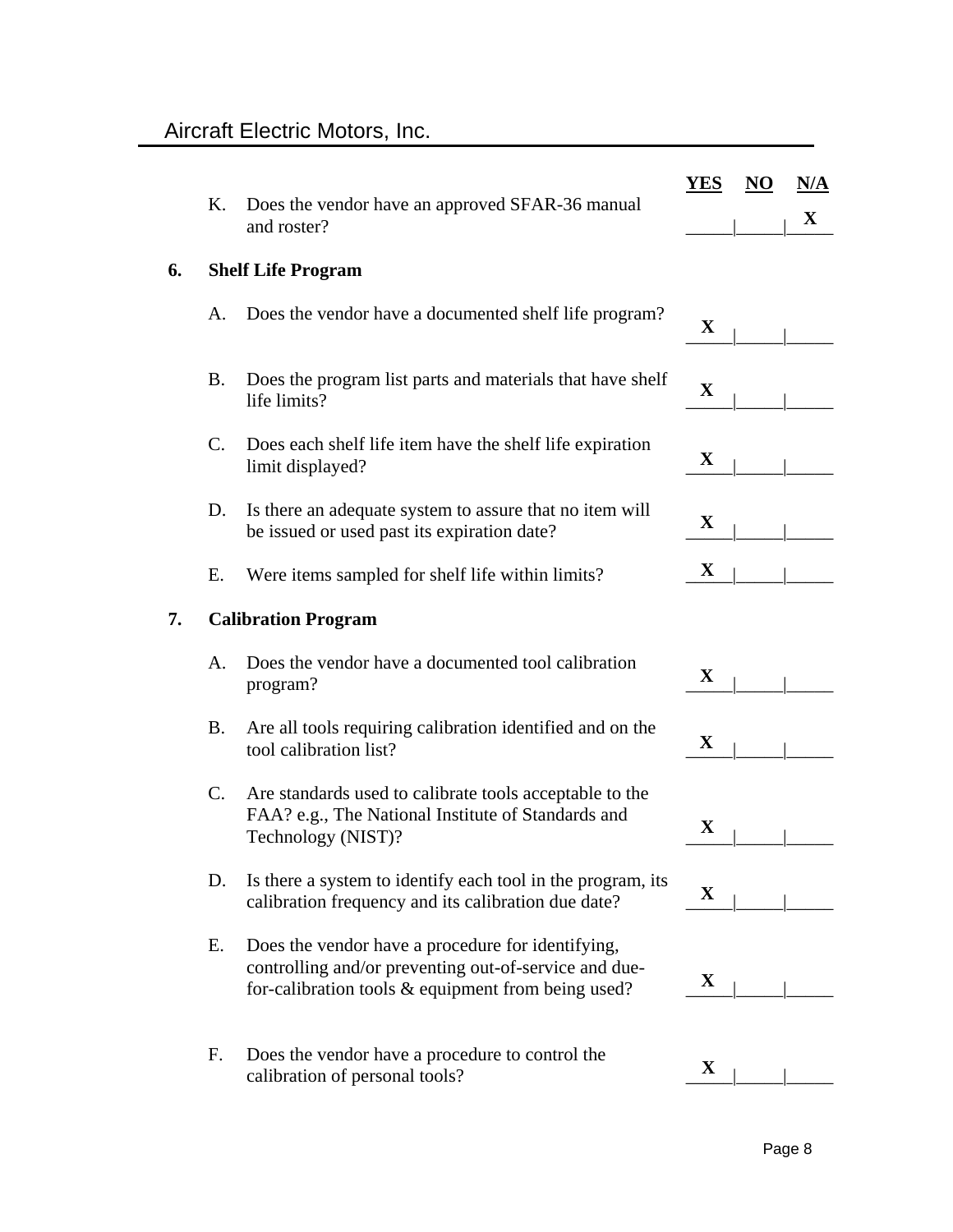|    |                |                 | Did a sample check of the calibrated tooling indicate<br>that the tooling is within calibration?                                       | YES         | N <sub>O</sub> | N/A |
|----|----------------|-----------------|----------------------------------------------------------------------------------------------------------------------------------------|-------------|----------------|-----|
|    | G.             |                 |                                                                                                                                        | $\mathbf X$ |                |     |
|    | Η.             |                 | Are the tools and test equipment in a serviceable<br>condition?                                                                        | $\mathbf X$ |                |     |
|    | I.             |                 | Do records:                                                                                                                            |             |                |     |
|    |                | 1)              | Show date calibrated?                                                                                                                  | X           |                |     |
|    |                | 2)              | Show calibration due date?                                                                                                             | $\mathbf X$ |                |     |
|    |                | 3)              | Identify individual or vendor that performed<br>calibration or check?                                                                  | $\mathbf X$ |                |     |
|    |                | 4)              | Contain a calibration certificate for each item<br>calibrated by an outside agency?                                                    | $\mathbf X$ |                |     |
|    |                | 5)              | Record details of adjustments and repairs?                                                                                             | $\mathbf X$ |                |     |
|    |                | 6)              | Show the P/N, S/N, and calibration due date of the<br>standard used to perform the calibration?                                        | $\mathbf X$ |                |     |
| 8. |                | <b>Training</b> |                                                                                                                                        |             |                |     |
|    | A.             |                 | Does the vendor have a documented training program?                                                                                    | $\mathbf X$ |                |     |
|    | <b>B.</b>      |                 | Does the training program include all mechanics,<br>inspectors and technical supervisors?                                              | $\mathbf X$ |                |     |
|    | $\mathbf{C}$ . |                 | Are mechanics, inspectors and supervisors properly<br>trained, authorized and certificated, if required, for the<br>work they perform? | $\mathbf X$ |                |     |
|    | D.             |                 | Is formal and OJT training documented?                                                                                                 | $\mathbf X$ |                |     |
|    | Ε.             |                 | Are training records for mechanics, inspectors and<br>supervisors retained for two years after the person<br>leaves the company?       | $\mathbf X$ |                |     |
|    |                |                 |                                                                                                                                        |             |                |     |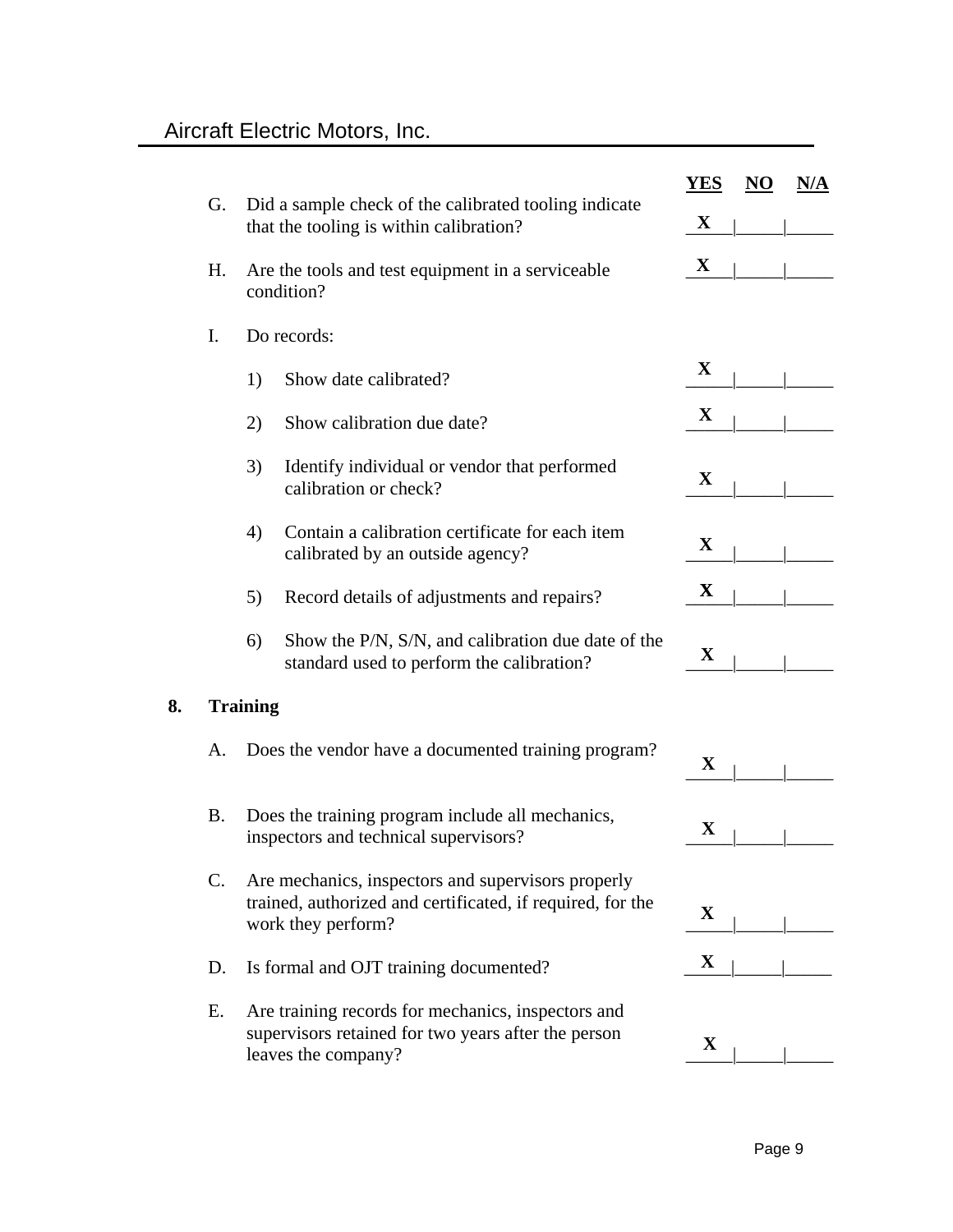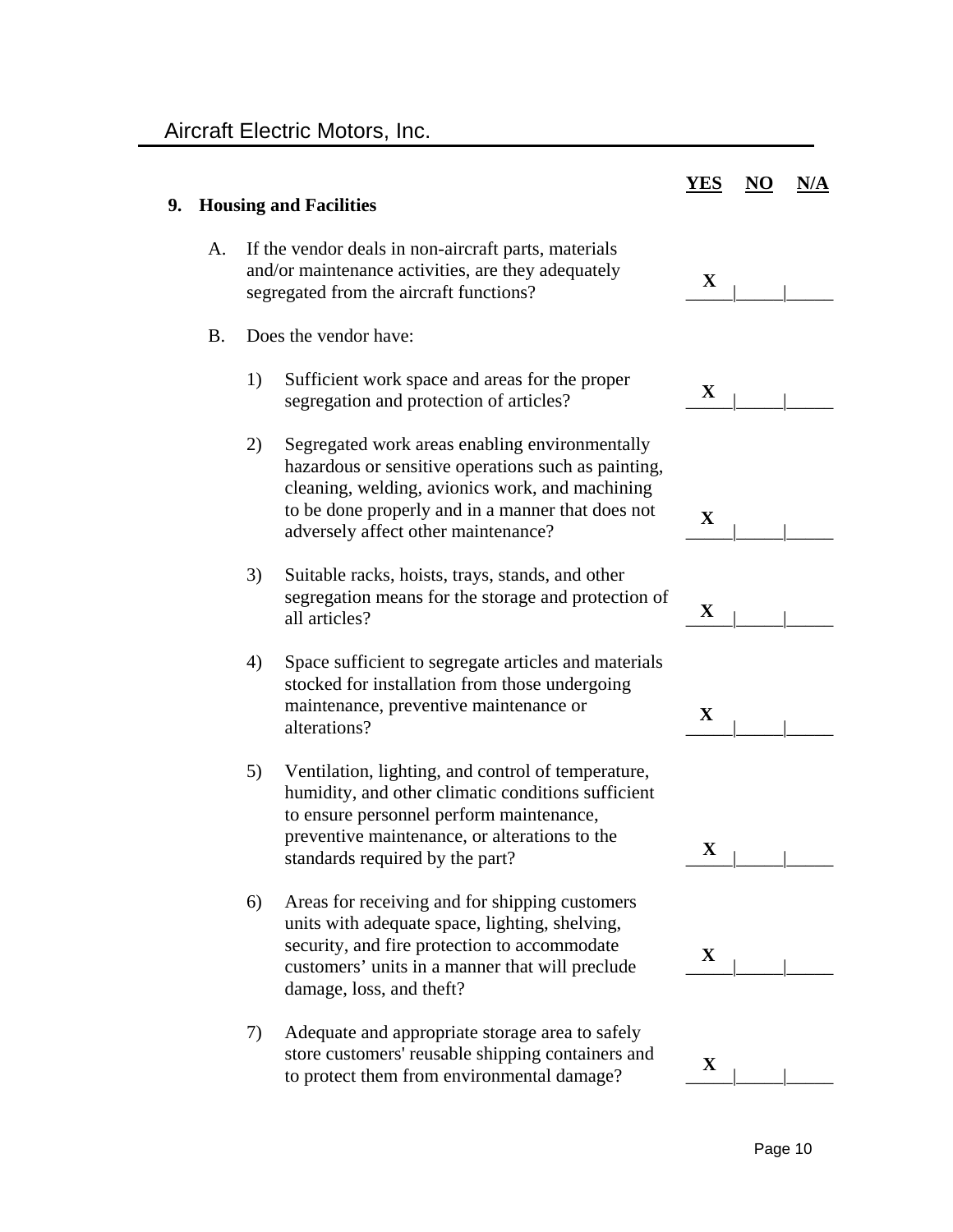|     | $C$ .          | If the vendor has an airframe rating, is suitable                                                                                                                                                             | YES         | NO | N/A         |  |  |  |
|-----|----------------|---------------------------------------------------------------------------------------------------------------------------------------------------------------------------------------------------------------|-------------|----|-------------|--|--|--|
|     |                | permanent housing provided to enclose the largest type<br>and model of aircraft listed on its Operations<br>Specifications?                                                                                   |             |    | X           |  |  |  |
|     | D.             | If the vendor performs maintenance, preventive<br>maintenance, or alterations on articles outside of its<br>housing, does it provide suitable facilities that are<br>acceptable to the FAA and its customers? |             |    | X           |  |  |  |
|     | Е.             | Do facilities outside of the vendor's housing meet the<br>requirements of this standard so that the work can be<br>done in accordance with the requirements of 14 CFR<br>43?                                  |             |    | $\mathbf X$ |  |  |  |
| 10. |                | <b>Safety / Security / Fire Protection</b>                                                                                                                                                                    |             |    |             |  |  |  |
|     | А.             | Does the vendor provide adequate security for customer<br>parts in its possession?                                                                                                                            | $\mathbf X$ |    |             |  |  |  |
|     | <b>B.</b>      | Is the security system reviewed periodically by<br>management or an outside vendor?                                                                                                                           | $\mathbf X$ |    |             |  |  |  |
|     | C.             | Are fire protection devices inspected periodically?                                                                                                                                                           | $\mathbf X$ |    |             |  |  |  |
|     | D.             | Are fire stations identified and extinguishers in<br>serviceable condition?                                                                                                                                   | $\mathbf X$ |    |             |  |  |  |
|     | Ε.             | Are fire lanes, doors and fire extinguishers clear of<br>obstruction?                                                                                                                                         | $\mathbf X$ |    |             |  |  |  |
|     | F.             | Are safety guards in place on power equipment?                                                                                                                                                                | X           |    |             |  |  |  |
|     | G.             | Are the vendor's shop operations conducted in a safe.<br>manner and environment?                                                                                                                              | $\mathbf X$ |    |             |  |  |  |
| 11. | <b>Storage</b> |                                                                                                                                                                                                               |             |    |             |  |  |  |

A. Are parts and materials correctly identified and properly stored? stored?

 $\mathbf{X}$ <sub>|</sub>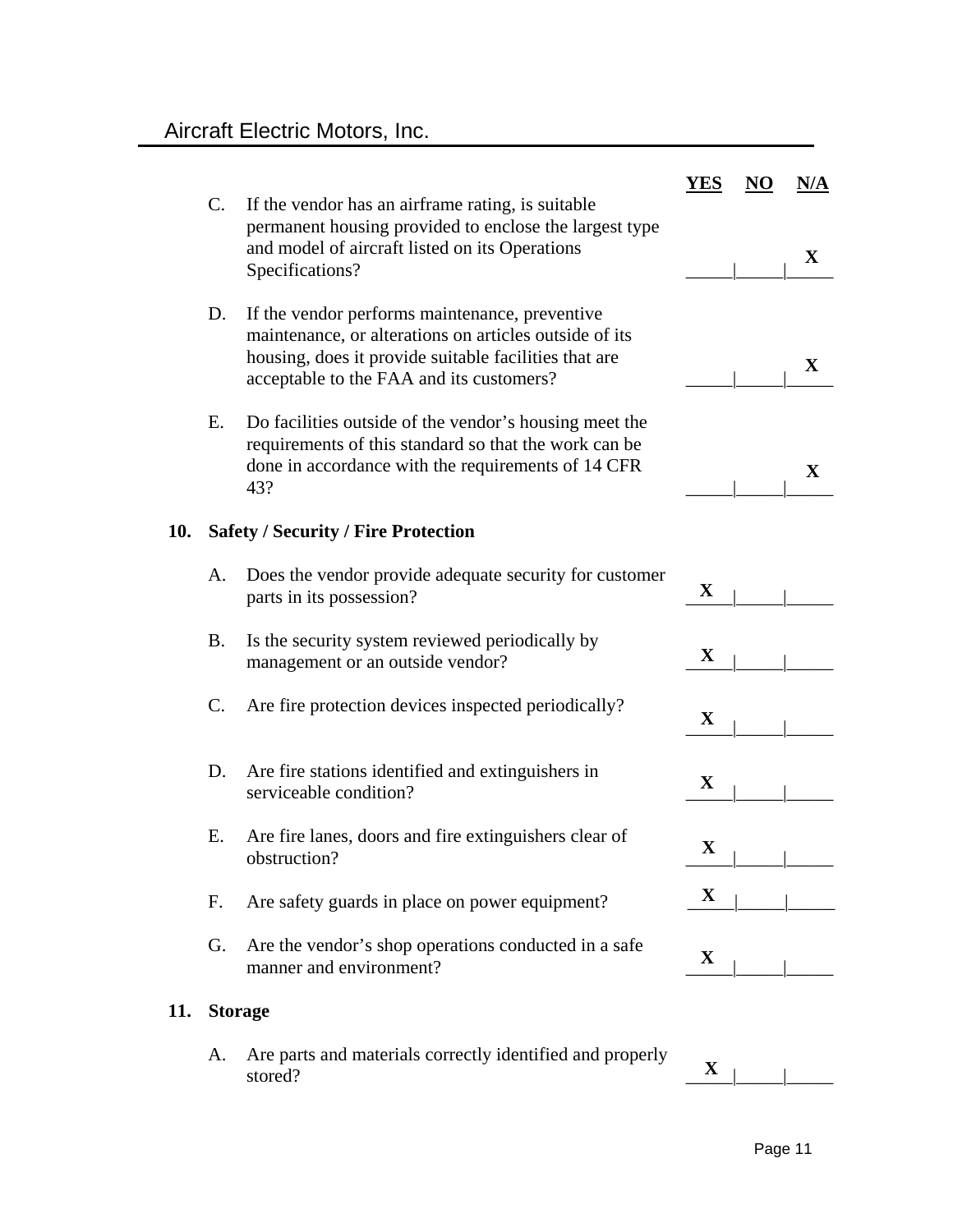|     | <b>B.</b> | Do parts in bins match part number on bins?                                                                                                                                                   | YES<br>Х    | NO | N/A |
|-----|-----------|-----------------------------------------------------------------------------------------------------------------------------------------------------------------------------------------------|-------------|----|-----|
|     | C.        | Does the vendor have a quarantine area for rejected<br>parts and materials awaiting disposition?                                                                                              | $\mathbf X$ |    |     |
|     | D.        | Are parts and material properly protected from damage<br>and deterioration?                                                                                                                   | $\mathbf X$ |    |     |
|     | Е.        | Are flammable, toxic or volatile materials properly<br>identified and stored?                                                                                                                 | $\mathbf X$ |    |     |
|     | F.        | Are sensitive parts and equipment (oxygen parts, o-<br>rings, electrostatic sensitive devices, etc.) properly<br>packaged, identified and stored to protect from damage<br>and contamination? | X           |    |     |
|     | G.        | Are high pressure bottles correctly labeled, properly<br>stored and secured?                                                                                                                  | $\mathbf X$ |    |     |
|     | Η.        | Does the vendor maintain traceability certification on<br>all parts and raw materials?                                                                                                        | $\mathbf X$ |    |     |
| 12. |           | <b>Work Processing</b>                                                                                                                                                                        |             |    |     |
|     | А.        | Does the vendor observe duty time limitations?                                                                                                                                                | $\mathbf X$ |    |     |
|     | <b>B.</b> | Does the vendor only perform work for which it is<br>authorized on its Operations Specifications?                                                                                             | $\mathbf X$ |    |     |
|     | C.        | Does the vendor have adequate tooling and test<br>equipment to perform the work?                                                                                                              | $\mathbf X$ |    |     |
|     | D.        | Where a vendor uses specified OEM test equipment<br>and/or test equipment other than that specified by the<br>OEM, does that vendor:                                                          | $\mathbf X$ |    |     |
|     |           | Have an operating manual and maintenance<br>1)<br>manual for the equipment?                                                                                                                   | $\mathbf X$ |    |     |
|     |           | Perform maintenance and servicing per the<br>2)<br>manual?                                                                                                                                    | $\mathbf X$ |    |     |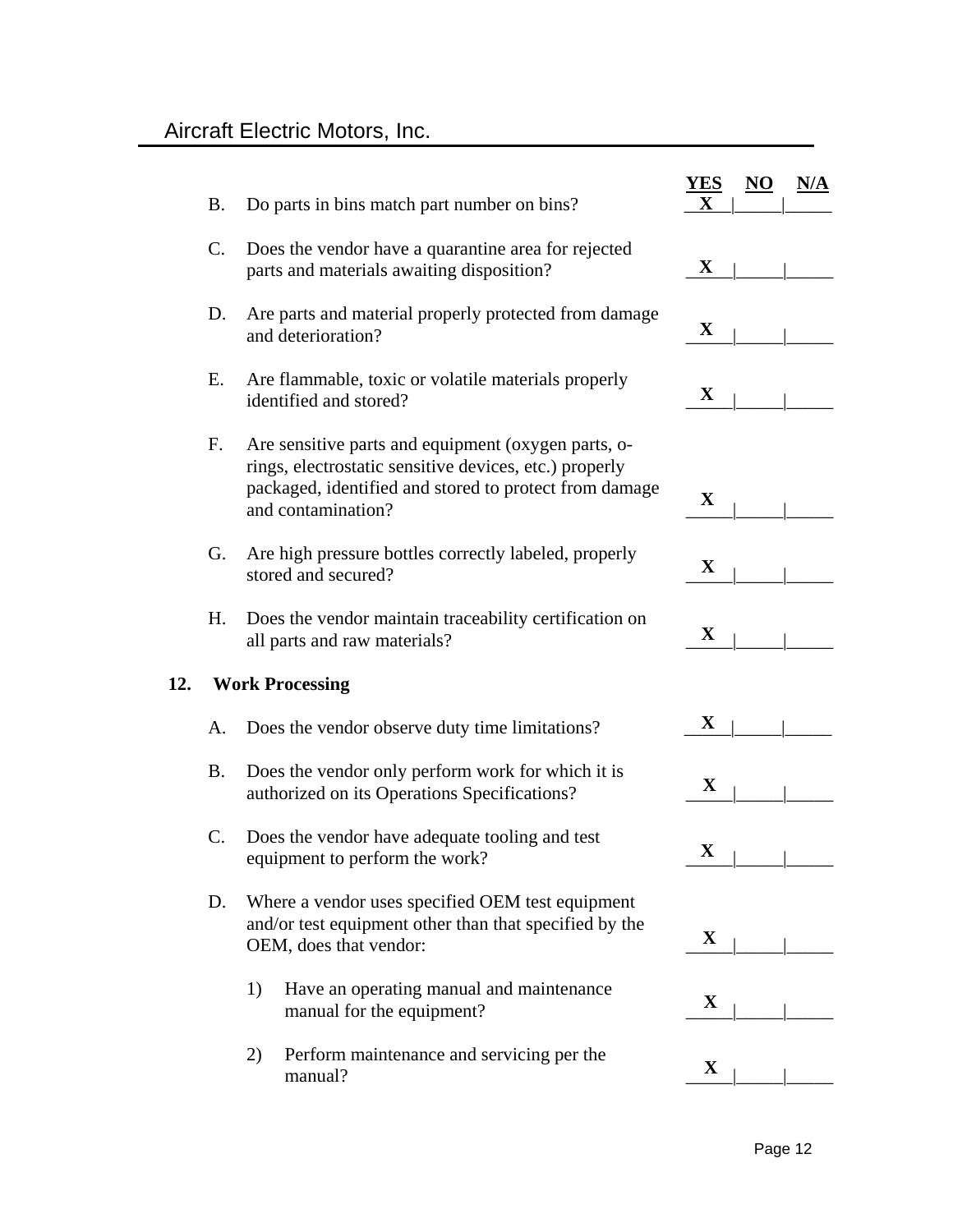|    | 3)<br>Maintain maintenance and servicing records for<br>two years?                                                                                             | YES<br>$\mathbf X$ | NO | N/A         |
|----|----------------------------------------------------------------------------------------------------------------------------------------------------------------|--------------------|----|-------------|
|    | 4)<br>Where applicable, list the equipment in their<br>calibration program?                                                                                    | $\mathbf X$        |    |             |
| Ε. | Where a vendor uses non-OEM specified equipment, is<br>the equipment properly certified?                                                                       | $\mathbf X$        |    |             |
| F. | Are adequate tools and current manuals available or at<br>the mechanics' work stations?                                                                        | $\mathbf X$        |    |             |
| G. | Are customers' parts properly identified throughout the<br>maintenance actions and in storage?                                                                 | X                  |    |             |
| Η. | Is there a work turnover procedure used?                                                                                                                       |                    |    | $\mathbf X$ |
| I. | Does the shop segregate serviceable from unserviceable<br>components?                                                                                          | $\mathbf X$        |    |             |
| J. | Does the facility provide adequate protection of parts in<br>work? e.g., filtered air or clean room depending on type<br>of part?                              | $\mathbf X$        |    |             |
| Κ. | Are smoking, eating and drinking forbidden in the work<br>area or, does the vendor have a written program to<br>ensure units are protected from contamination? | X                  |    |             |
| L. | Are fluid dispensing cans and servicing units properly<br>identified?                                                                                          | X                  |    |             |
| М. | Are the vendor's work records complete, in order, and<br>legible?                                                                                              | X                  |    |             |
| N. | Do the records contain:                                                                                                                                        |                    |    |             |
|    | The description of the work performed or<br>1)<br>reference to data acceptable to the administrator?                                                           | X                  |    |             |
|    | The date of completion of the work performed?<br>2)                                                                                                            | $\mathbf X$        |    |             |
|    | 3)<br>The name of the person performing the work?                                                                                                              | X                  |    |             |